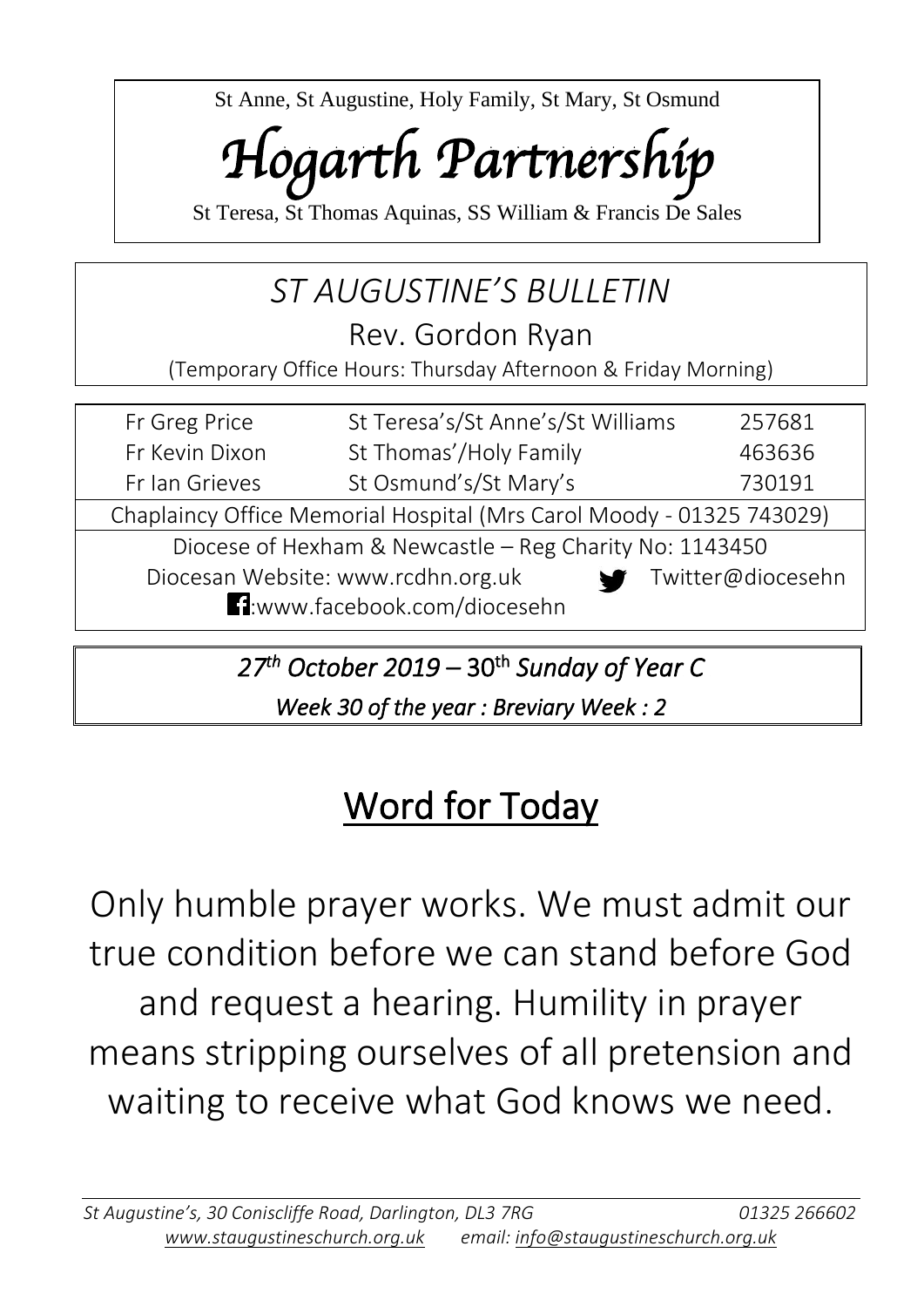A very warm welcome to all our visitors; we're delighted to see you and hope you have an enjoyable visit.

Please join us for Sunday morning Coffee in the Parish Centre after Mass.

# Friday 1<sup>st</sup> November is All Saints Day and a Holyday of Obligation.

- 
- Masses St Williams' Thursday 7.00 pm St Anne's 12.15pm St Augustine's 12.15pm St Augustine's 7.00 pm

RCIA If you are interested in finding out more about the Catholic faith, to possibly convert or to deepen your faith, there will be meetings on Thursday evening's 7.00 -8.30pm at No 10, St Augustine's Church, Darlington. Please contact Fr Gordon at St Augustine's 01325 266602 for further information. *There will be no sessions on Thursday 31st October and 7 th November – resuming on Thursday 14th November.*

# PARISH CENTRE 40 YEAR CELEBRATION

The Parish Centre will have been open 40 years in December 2019 and the Parish Centre Committee are proposing to hold a celebration of the event on the 22nd December, details of the evening will be announced in due course. As part of the evening we would like to collate a montage of some of the events which have been hosted over the years and we are appealing for photographs and video footage of events you may have organised or attended which you would be prepared to be loan to us to form part of the display. If you have could you please bring them along to the Parish Centre any Sunday and leave them with a Committee member or hand them in at the bar on a Sunday evening. Please make sure that you mark them clearly with your name to ensure they are returned safely to you after the event.

# CAN YOU HELP?

We have been trying to catalogue all the pictures and photographs in the Presbytery. We are struggling to identify some. There is a sheet on the middle shelf if you can shed any light on them. Thank you.

> To the person who has been trying to scam my parishioners, please note I do not have a niece.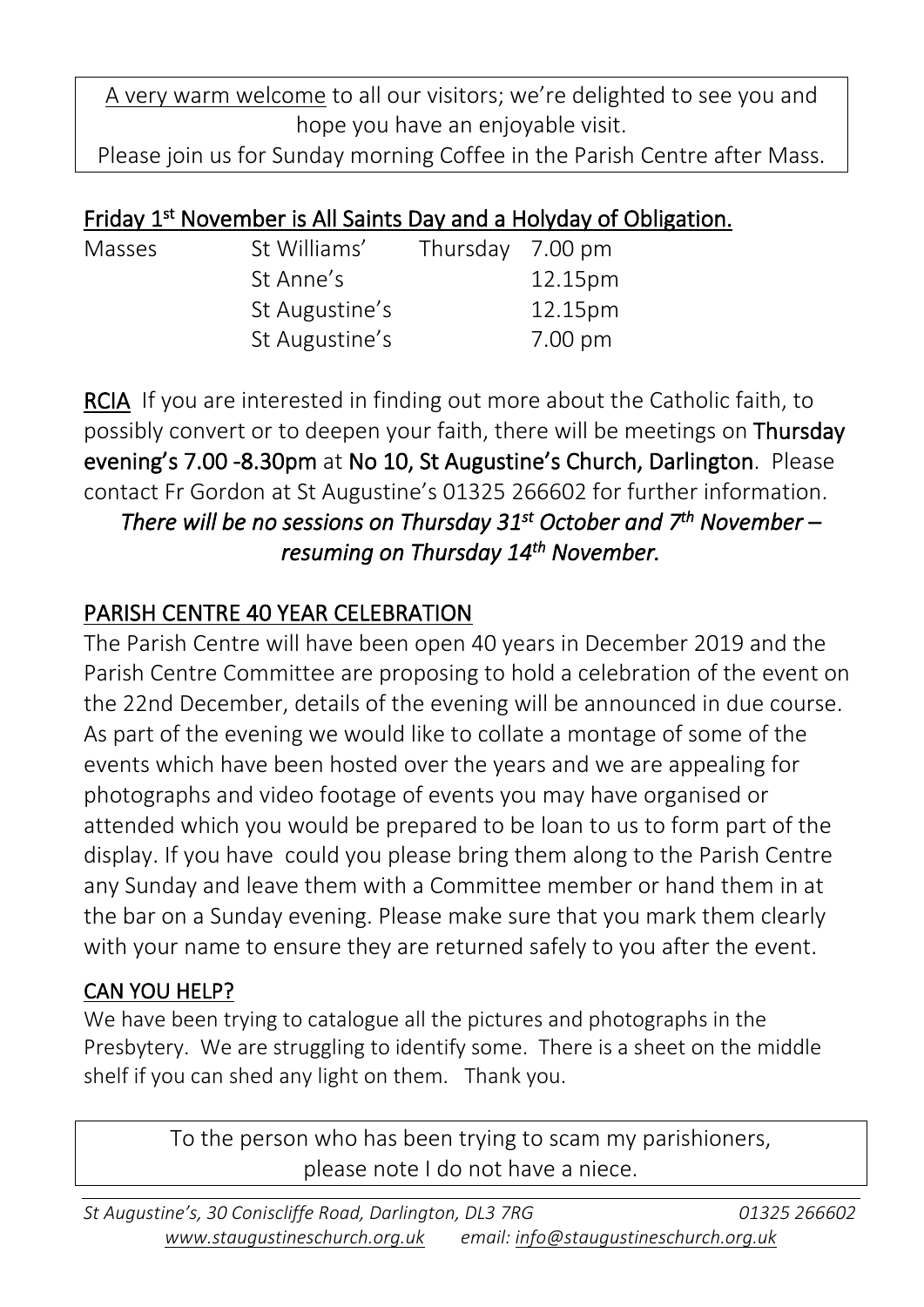# TRAIDCRAFT STALL TODAY IN PARISH CENTRE

There will be a Traidcraft stall in the Parish Centre after mass selling a variety of products including Christmas cards and goods. Please come and support this very worthwhile organisation.

#### ST. AUGUSTINE'S R.C. PRIMARY SCHOOL OPEN DAY Tuesday 5<sup>th</sup> NOVEMBER 2019 9.30am – 10.30am or 1.45pm – 2.45pm or 6.30pm - 7.30pm

Parents/carers of children due to start school in September 2020, can visit to experience the school in action, speak to senior staff about admissions and gather information about applying for school places in Darlington.

If you are unable to attend one of the open sessions, please contact school with any questions.

A copy of the Admissions Policy and over-subscription criteria is also available on the school website and on the Darlington Borough Council Website Website:

[www.staugustinesacademy.org.uk](http://www.staugustinesacademy.org.uk/)

[www.darlington.gov.uk/education-and-learning/school-years/admissions/](http://www.darlington.gov.uk/education-and-learning/school-years/admissions/)

Email: enquiries@staugustinesacademy.org.uk Tel: 01325 380819.

# WALK FOR PEACE – SUNDAY 17TH NOVEMBER

Matthew Snedker, on behalf of Darlington for Peace would like to extend an invitation to all members of our community to join them on the Walk for Peace this year.

Now in its fifth year, this year's Walk for Peace will take place on Sunday 17<sup>th</sup> of November. Starting at the Quakers Friends Meeting House in Skinnergate at 12:30pm the Walk for Peace will cover 3 miles and call at seven venues, (St Augustine's at 12.55pm) finishing at the Dolphin Centre at 4pm.

Once again members of the town's Sikh Gurdwara will generously offer people on the Walk for Peace a free meal to keep their strength up.

If you wish to find out more information or just get in touch please use the contacts listed below or follow us on Facebook by searching for @darlingtonforpeace.

*Contacts:* Matthew Snedker, 077 80 80 70 59 - [matthewsnedker@icloud.com](mailto:matthewsnedker@icloud.com) Martin Wood, 07789 255283 - [m.j.wood8@gmail.com](mailto:m.j.wood8@gmail.com)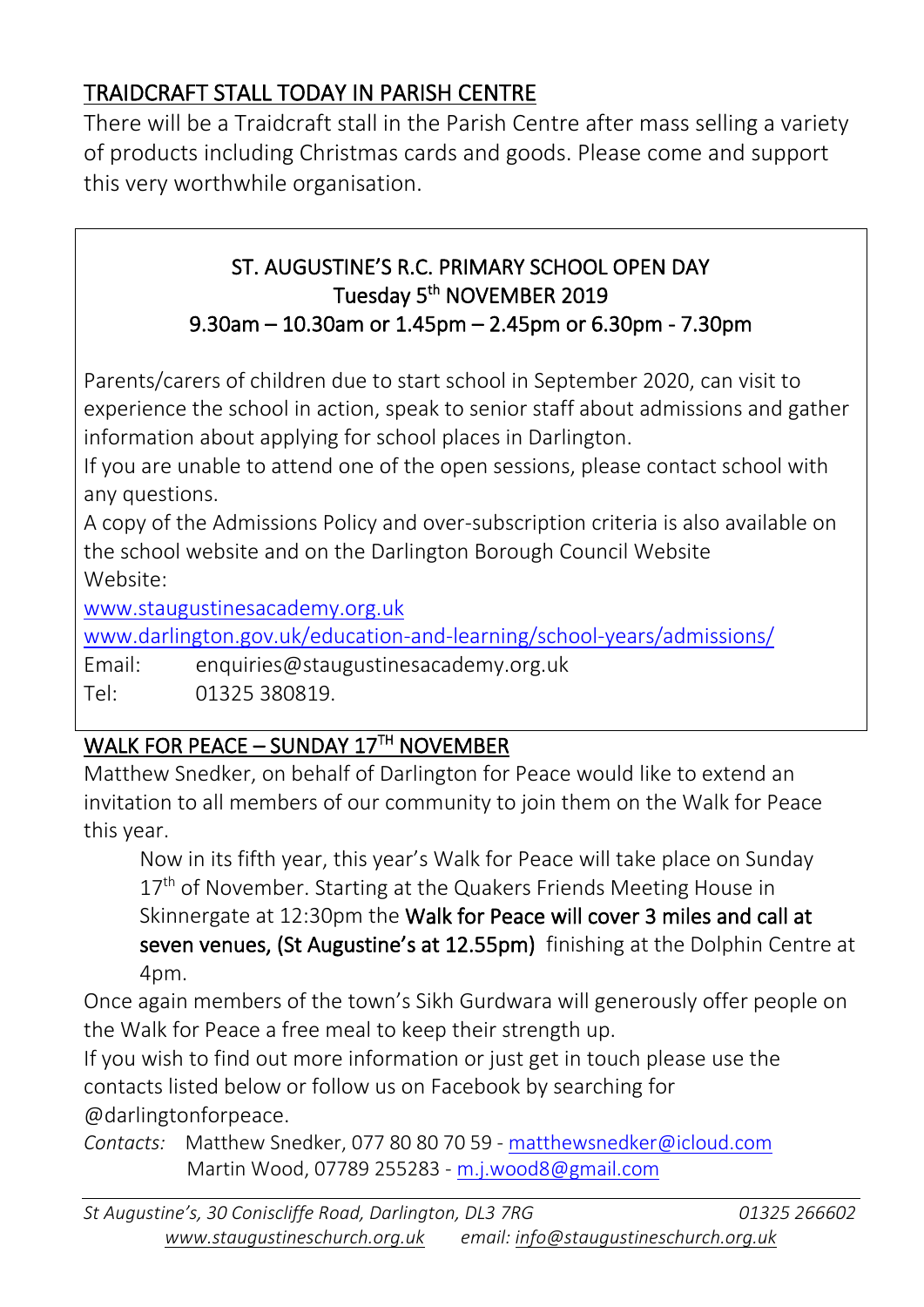# First Reading: Ecclesiasticus 35:12-14.16-19

The Lord is a judge who is no respecter of personages.

He shows no respect of personages to the detriment of a poor man, he listens to the plea of the injured party.

He does not ignore the orphans supplication, nor the widows as she pours out her story.

The man who with his whole heart serves God will be accepted, his petitions will carry to the clouds.

The humble mans prayer pierces the clouds, until it arrives he is inconsolable nor will he desist until the Most High takes notice of him, acquits the virtuous and delivers judgement.

And the Lord will not be slow, nor will he be dilatory on their behalf.

# THE PSALM

This poor man called: the Lord heard him

# Second Reading: 2 Timothy 4:6-8.16-18

My life is already being poured away as a libation, and the time has come for me to be gone. I have fought the good fight to the end; I have run the race to the finish; I have kept the faith; all there is to come now is the crown of righteousness reserved for me, which the Lord, the righteous judge, will give to me on that Day; and not only to me but to all those who have longed for his Appearing.

The first time I had to present my defence, there was not a single witness to support me. Every one of them deserted me - may they not be held accountable for it. But the Lord stood by me and gave me power, so that through me the whole message might be proclaimed for all the pagans to hear; and so I was rescued from the lion's mouth. The Lord will rescue me from all evil attempts on me, and bring me safely to his heavenly kingdom. To him be glory for ever and ever. Amen.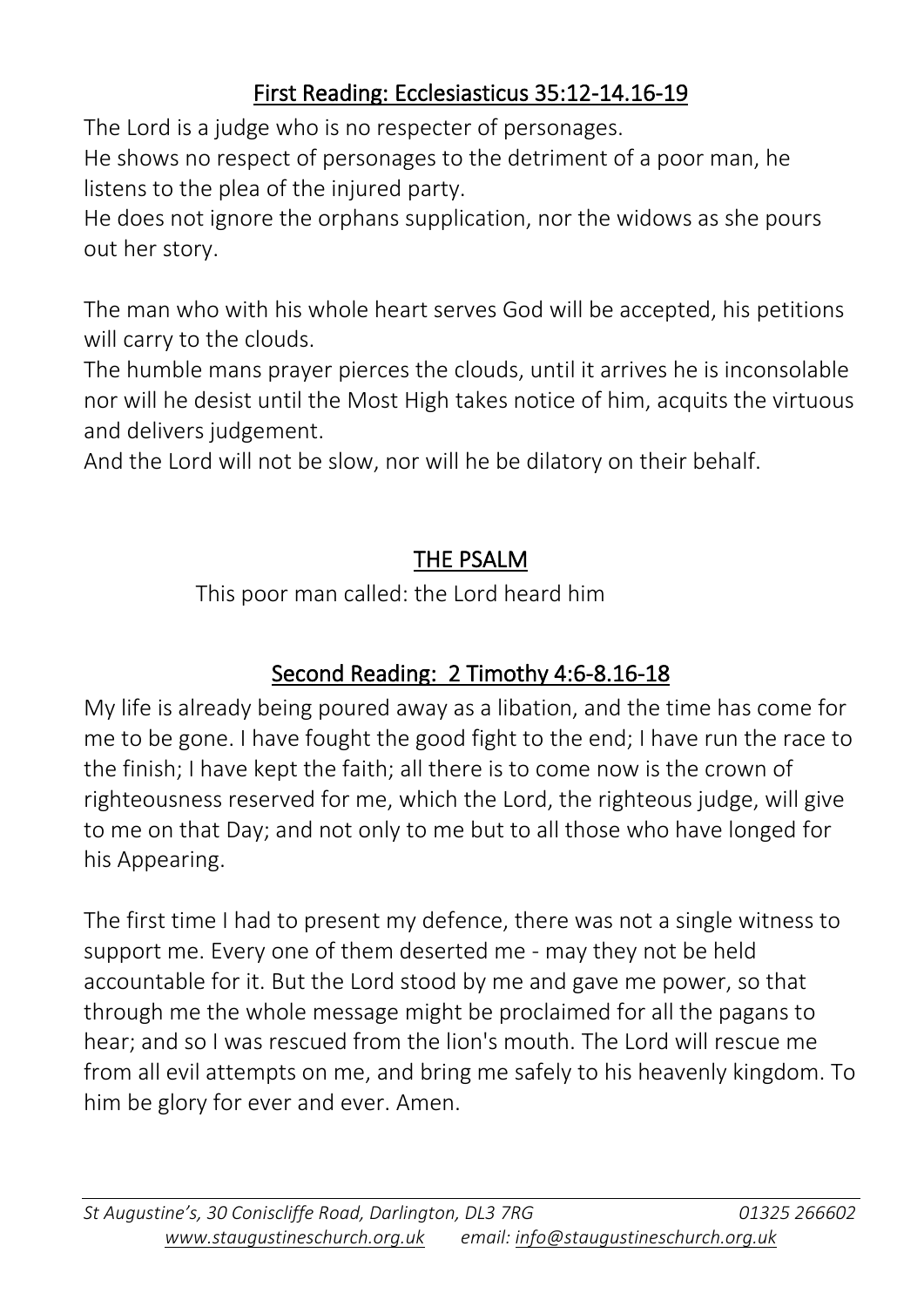### Gospel: Luke 18:9-14

Jesus spoke the following parable to some people who prided themselves on being virtuous and despised everyone else. 'Two men went up to the Temple to pray, one a Pharisee, the other a tax collector. The Pharisee stood there and said this prayer to himself, "I thank you, God, that I am not grasping, unjust, adulterous like the rest of mankind, and particularly that I am not like this tax collector here. I fast twice a week; I pay tithes on all I get." The tax collector stood some distance away, not daring even to raise his eyes to heaven; but he beat his breast and said, "God, be merciful to me, a sinner." This man, I tell you, went home again at rights with God; the other did not. For everyone who exalts himself will be humbled, but the man who humbles himself will be exalted.'

© 1966, 1967 and 1968 by Darton, Longman and Todd, and Doubleday and Co Inc., and used by permission.

#### PRAYER GROUPS

- Charismatic Prayer Group in the Parish Centre every Tuesday night 7.30pm – 9.00 pm
- Divine Mercy Prayer Group in 10 St Augustine's Court every Friday evening after 7pm Mass 7.45pm – 8.45 pm

All are welcome.

#### LIBRARY IN THE PORCH

Books may be borrowed from the bookcase in the Porch.

#### MASS INTENTIONS

We are running very low on mass intentions especially for the *masses that take place during the week*. Envelopes are available in Church for your intentions. These can be left on the collection plate with your Mass offering or handed to Fr Gordon. If you want the Mass on Sunday it will take time. Thank you.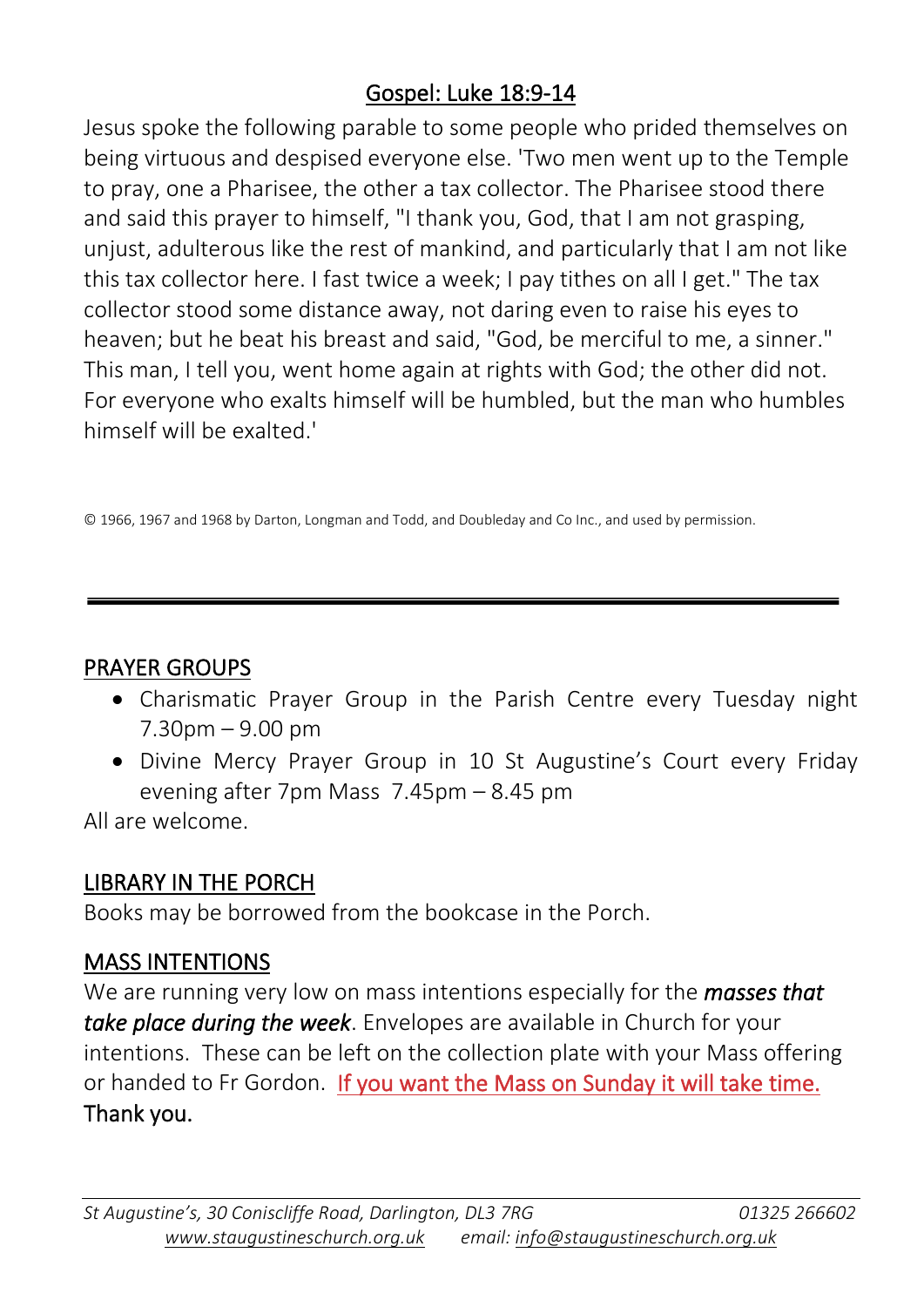#### REFLECTION – Sinners in church

If the Pharisee had his way the Tax-Collector would not have been allowed into the Temple at all. Some people believe that sinners should never go to church. They cry 'hypocrites' at those who do. According to them only saints should be admitted to church. But that would result in a very small church, and would make as little sense as a repair shop that accepted only sound things, or a hospital that accepted only healthy people. We go to church not because we are worthy, but because we need to. We are brave enough to admit our sinfulness, but are willing to strive for something better. We need the healing mercy of God, as well as the support of the community, if our efforts at self-improvement are to bear fruit.

On Sunday 3<sup>rd</sup> November we will remember those who have died in the last year and whose funerals have been held here in St Augustine's parish by the reading of their names and lighting candles at our Sunday Masses.

*If you would like the name of a relative or friend whom you have lost this year to be added to the parish list, please fill in the details on the list in Church.*

#### A NEW MUSIC GROUP FOR ST. AUGUSTINE'S

If you can

- help lead the music and singing at 9.15 Mass on the first Sunday of each month
- sing and/play in tune
- rehearse on Sunday Evenings after 6.30 p.m. Mass

please speak to Marina McCollom in church after 9.15 Mass or come along to rehearsal on Sunday 3rd November.

#### PADDINGTON BEAR

*This week £54.20 Money in bank £390.25 Total £ 32,691.88*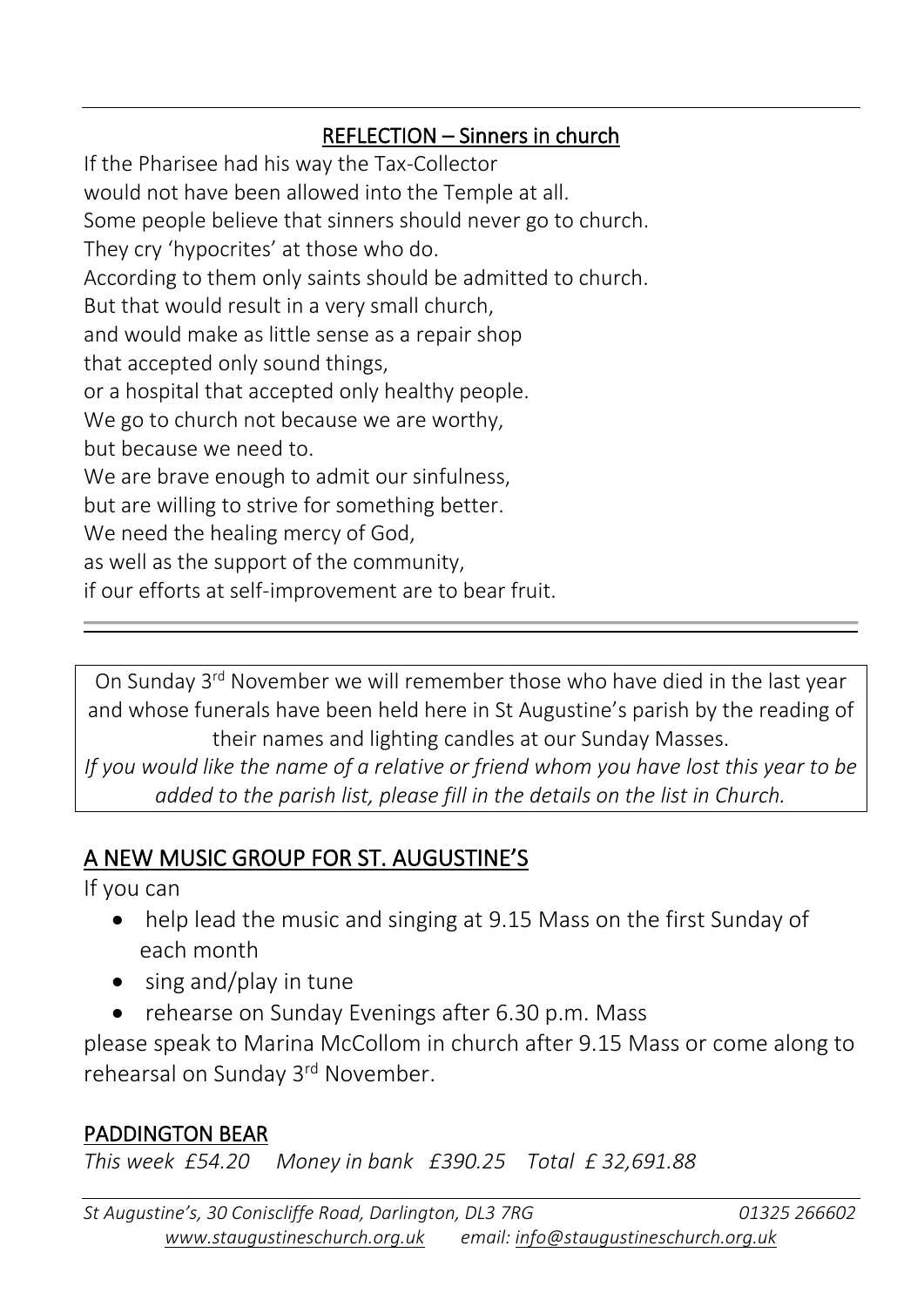#### **PARISH CENTRE INFORMATION**

**To book the Parish Centre : email [staugspc@gmail.com](mailto:staugspc@gmail.com) or telephone 07909 747145**

**Bar Opening Times: Sunday 7.30 - 10.30pm**

COME TO THE RACES To raise monies for Kabuyanda Health a charity established by 3 parishioners of St Augustine's Parish to build and provide ongoing support of a Health Centre in rural Uganda.

Friday 8th November, 7-30 till 11-30 in the Parish Centre.

Horses cost £5 and tickets for the evening cost £6 which includes a light supper. Tickets and horses are available after Sunday Masses or by telephoning Damian Wynne on 07764625164

#### CHRISTMAS FAYRES

• Thursday 7<sup>th</sup> November 2019, 6.00pm-8.30pm at Carmel College. Tickets £3.00 if bought in advance, £3.50 if bought on the door. Please contact [carmelchristmasfayre@carmel.org.uk](mailto:carmelchristmasfayre@carmel.org.uk) for tickets/further information.



• St Williams Christmas fayre on SATURDAY 16th NOVEMBER 12noon - 3pm

CAFOD CABARET This year's CAFOD Cabaret will take place on Friday 6th and Saturday 7<sup>th</sup> December in the Parish Centre. If you would like to take part, please declare your interest to Martin McLean at

[martin.mclean31@outlook.com](mailto:martin.mclean31@outlook.com) or 07982243305. Both new and returning performers welcome. Go on, you know you want to. Your Third World needs YOU more than ever!